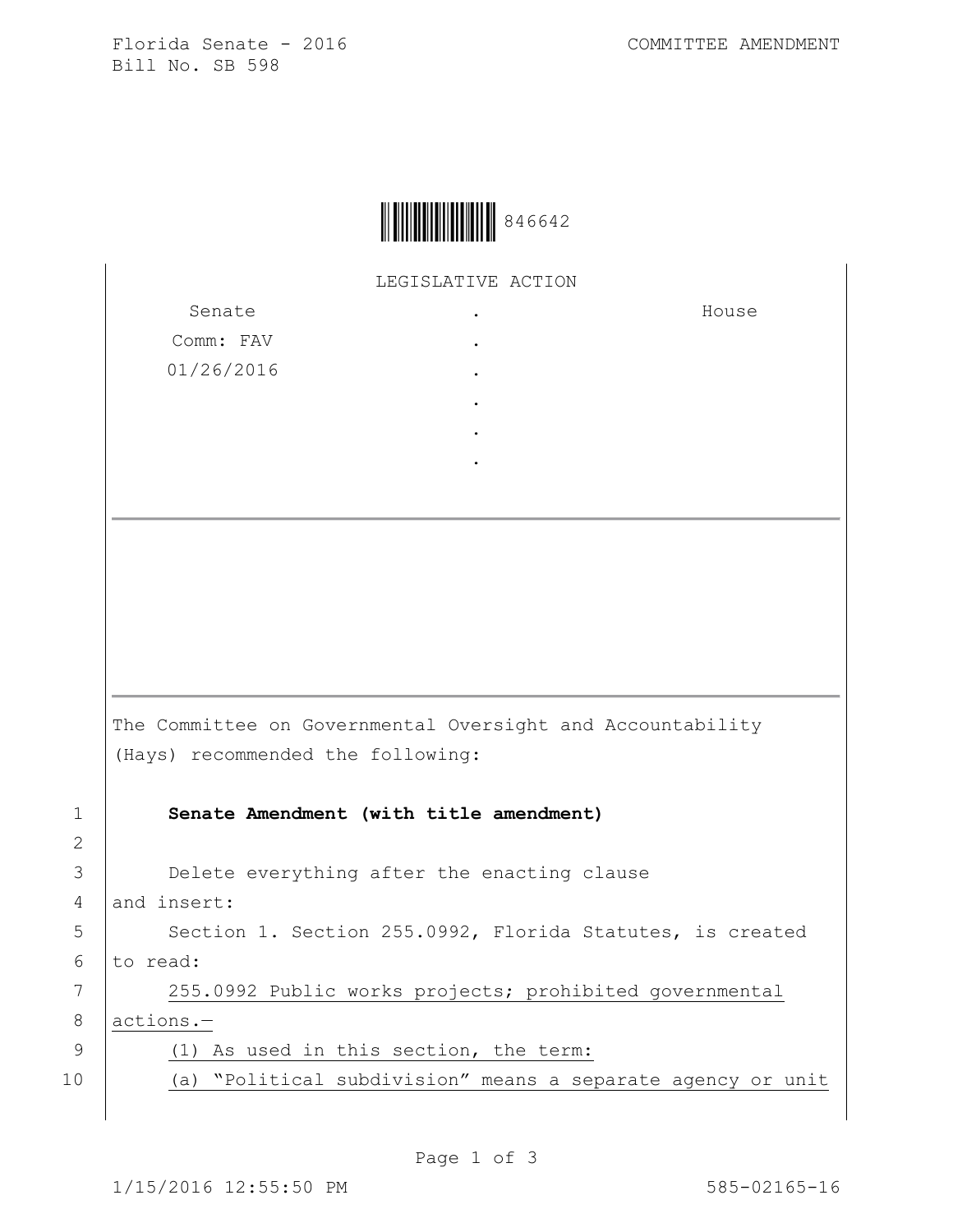Florida Senate - 2016 COMMITTEE AMENDMENT Bill No. SB 598

Ì846642/Î846642

11 of local government created or established by law or ordinance 12 and the officers thereof. The term includes, but is not limited 13  $\vert$  to, a county; a city, town, or other municipality; or a 14 department, commission, authority, school district, taxing 15 district, water management district, board, public corporation, 16 institution of higher education, or other public agency or body 17 thereof authorized to expend public funds for construction, 18 maintenance, repair, or improvement of public works. 19 (b) "Public works project" means an activity that is paid 20  $|$  for in whole or in part with state funds and that consists of 21 the construction, maintenance, repair, renovation, remodeling, 22 or improvement of a building, road, street, sewer, storm drain, 23 water system, site development, irrigation system, reclamation 24 project, gas or electrical distribution system, gas or 25 electrical substation, or other facility, project, or portion 26 thereof that is owned in whole or in part by any political 27 | subdivision. 28 (2)(a) Except as required by federal or state law, the 29 state or any political subdivision that contracts for a public 30 | works project may not require that a contractor, subcontractor, 31 or material supplier or carrier engaged in such project: 32 | 1. Pay employees a predetermined amount of wages or 33 prescribe any wage rate; 34 2. Provide employees a specified type, amount, or rate of 35 employee benefits; 36 3. Control, limit, or expand staffing; or 37 4. Recruit, train, or hire employees from a designated, 38 restricted, or single source. 39 (b) The state or any political subdivision that contracts